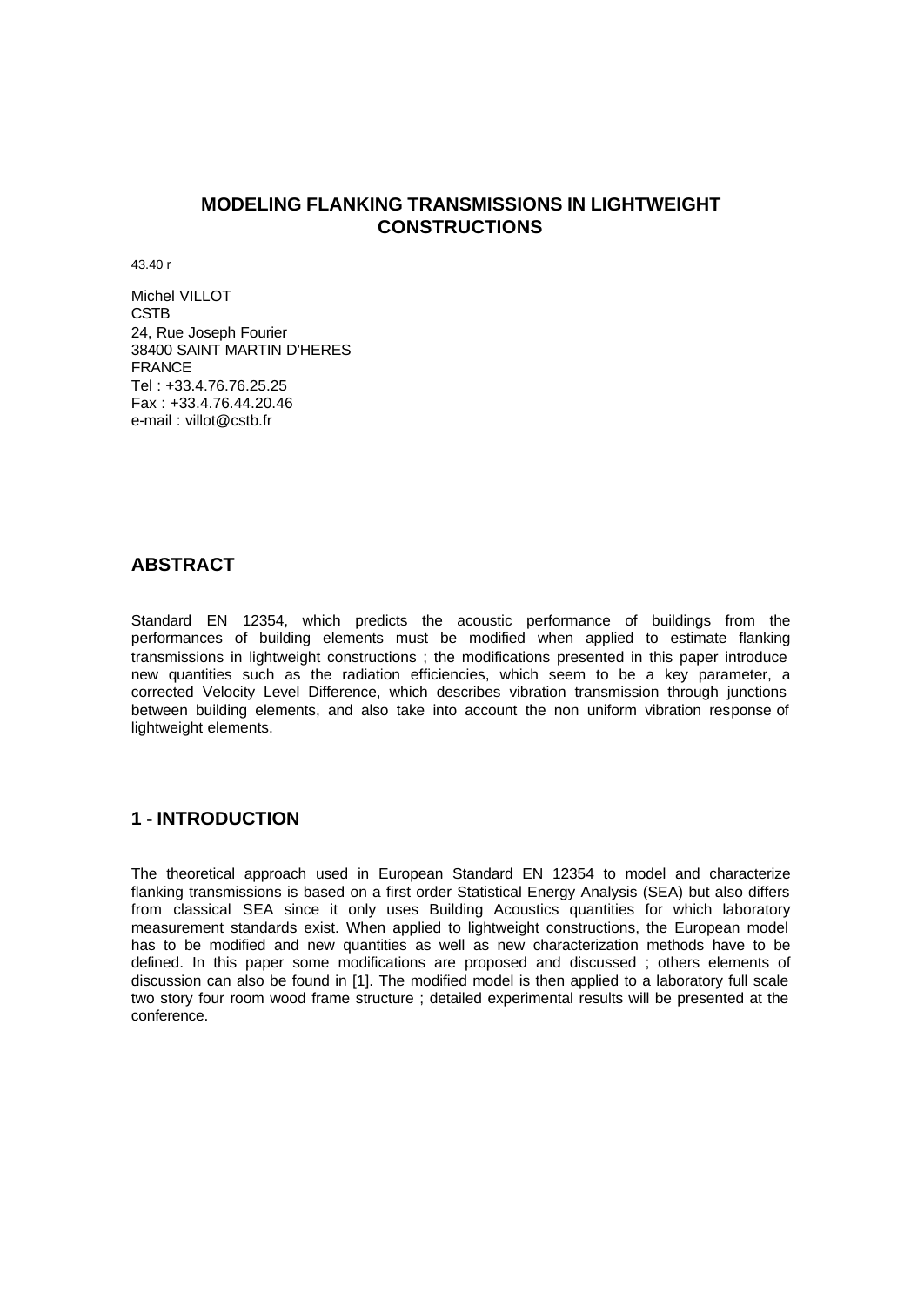### **2 - MODIFIED FLANKING TRANSMISSION EN 12354 MODEL**

#### 2.1 - Airborne excitation

In the EN12354 approach and in the case of airborne excitation, flanking transmissions correspond to the three following physical phenomena :

*Airborne excitation of the emission plate* : the plate velocity can be expressed in terms of the sound pressure in the emission room, the plate sound transmission factor  $\bm{t}_{\text{\tiny{l}}}$  $(R = 10\log(1/\mathbf{t})$  ) and a radiation efficiency  $\mathbf{S}_{a}$  according to

$$
\boldsymbol{t}_{1} = \frac{\boldsymbol{R} \cdot \boldsymbol{S}_{a1} < v_{1}^{2} > }{\leq p_{e}^{2} > } \tag{1}
$$
\n
$$
\frac{P}{4} \boldsymbol{R} \cdot \boldsymbol{R} \cdot \boldsymbol{R} \cdot \boldsymbol{R} \cdot \boldsymbol{R} \cdot \boldsymbol{R} \cdot \boldsymbol{R} \cdot \boldsymbol{R} \cdot \boldsymbol{R} \cdot \boldsymbol{R} \cdot \boldsymbol{R} \cdot \boldsymbol{R} \cdot \boldsymbol{R} \cdot \boldsymbol{R} \cdot \boldsymbol{R} \cdot \boldsymbol{R} \cdot \boldsymbol{R} \cdot \boldsymbol{R} \cdot \boldsymbol{R} \cdot \boldsymbol{R} \cdot \boldsymbol{R} \cdot \boldsymbol{R} \cdot \boldsymbol{R} \cdot \boldsymbol{R} \cdot \boldsymbol{R} \cdot \boldsymbol{R} \cdot \boldsymbol{R} \cdot \boldsymbol{R} \cdot \boldsymbol{R} \cdot \boldsymbol{R} \cdot \boldsymbol{R} \cdot \boldsymbol{R} \cdot \boldsymbol{R} \cdot \boldsymbol{R} \cdot \boldsymbol{R} \cdot \boldsymbol{R} \cdot \boldsymbol{R} \cdot \boldsymbol{R} \cdot \boldsymbol{R} \cdot \boldsymbol{R} \cdot \boldsymbol{R} \cdot \boldsymbol{R} \cdot \boldsymbol{R} \cdot \boldsymbol{R} \cdot \boldsymbol{R} \cdot \boldsymbol{R} \cdot \boldsymbol{R} \cdot \boldsymbol{R} \cdot \boldsymbol{R} \cdot \boldsymbol{R} \cdot \boldsymbol{R} \cdot \boldsymbol{R} \cdot \boldsymbol{R} \cdot \boldsymbol{R} \cdot \boldsymbol{R} \cdot \boldsymbol{R} \cdot \boldsymbol{R} \cdot \boldsymbol{R} \cdot \boldsymbol{R} \cdot \boldsymbol{R} \cdot \boldsymbol{R} \cdot \boldsymbol{R} \cdot \boldsymbol{R} \cdot \boldsymbol{R} \cdot \boldsymbol{R} \cdot \boldsymbol{R} \cdot \boldsymbol{R} \cdot \boldsymbol{R} \cdot \boldsymbol{R} \cdot \boldsymbol{R} \cdot \boldsymbol{R} \cdot \boldsymbol{R} \cdot \boldsymbol{R} \cdot \boldsymbol{R} \cdot \boldsymbol{R} \cdot \boldsymbol{R} \cdot \boldsymbol{R} \cdot \boldsymbol{R} \cdot \boldsymbol{R} \cdot \boldsymbol{R} \cdot \boldsymbol{R} \cdot \boldsymbol{R} \cdot \boldsymbol{R} \cdot \boldsymbol{R} \cdot \boldsymbol{R} \cdot \boldsymbol{
$$

Note that  $\mathbf{s}_a$  is not the SEA radiation efficiency and corresponds to the radiation of both forced and resonant plate bending waves.

*Vibration transmission at the plate junction :* a velocity level difference  $10 \cdot \log(1/d_{12}) = 10 \cdot \log( \langle v_1^2 \rangle / \langle v_2^2 \rangle )$ 2 2  $D_{12}^{'} = 10 \log(1/d_{12}^{'}) = 10 \log(1/\epsilon_1^2 > 1/\epsilon_2^2 > 1)$  between the emission and the receiving plates is then used. The symbol ' indicates that  $D_{12}$  is different from the vibration level difference  $D_{12}$ measured with the emission plate mechanically excited since the emission plate vibration field consists here of a forced (index *f* ) field and a resonant (index *r*) field :

$$
\langle v_1^2 \rangle = \langle v_1^2 \rangle + \langle v_1^2 \rangle \tag{2}
$$

It has been shown [2] that forced waves do not seem to significantly contribute to the vibration transmission through junctions between lightweight plates with stiffeners ; therefore  $d_{12}^{+}$  can be easily estimated from  $d_{12}$  as :

$$
d_{12} = \frac{d_{12} < v_1^2 >_r}{< v_1^2 >_f + < v_1^2 >_r} = d_{12}/(1 + \frac{< v_1^2 >_f}{< v_1^2 >_r})
$$
 (3)

*Radiation of the receiving plate* : the power radiated can be expressed from the receiving plate vibration field using the SEA radiation efficiency *s<sup>r</sup>* (since the receiving plate is mechanically excited through the junction) as well as from the sound pressure in the receiving room (equivalent absorption area A) :

$$
\Pi_{rad2} = \boldsymbol{I} \boldsymbol{c} S_2 \boldsymbol{s}_{r2} < v_2^2 \geq \frac{\langle p_r^2 \rangle}{4 \boldsymbol{I} \boldsymbol{c}} A \tag{4}
$$

Combining (1), (3) and (4) leads to an expression of the ratio  $t<sub>1</sub>$  between the power radiated by the receiving plate and the incident sound power in the emission room which completely defines the flanking path considered.

Figure 1 shows typical radiation efficiencies of lightweight wood frame elements under both acoustical and mechanical excitations and measured in the CSTB Phonoscopy Laboratory (based on Near field Acoustical Holography) ;  $\mathbf{s}_a$  and  $\mathbf{s}_r$  are very different and cannot be eliminated by calculating a direction averaged flanking path. Moreover, reference [2] shows that the ratio  $\langle v_1^2 \rangle_f / \langle v_1^2 \rangle_f$ 1 2  $\sum_{i=1}^{2}$  >  $\frac{1}{f}$  / <  $v_1^2$  ><sub>r</sub> can be expressed in terms of the two radiation factors  $\mathbf{S}_a$  and  $\mathbf{S}_r$ ; typical values of this ratio are given figure 2 corresponding to a difference of about 2 dB between  $D_{12}$  and  $D_{12}$  which is not very significant. However, if the emission plate considered is the inner leaf of a double wall, this difference can reach values up to 5 dB at frequencies close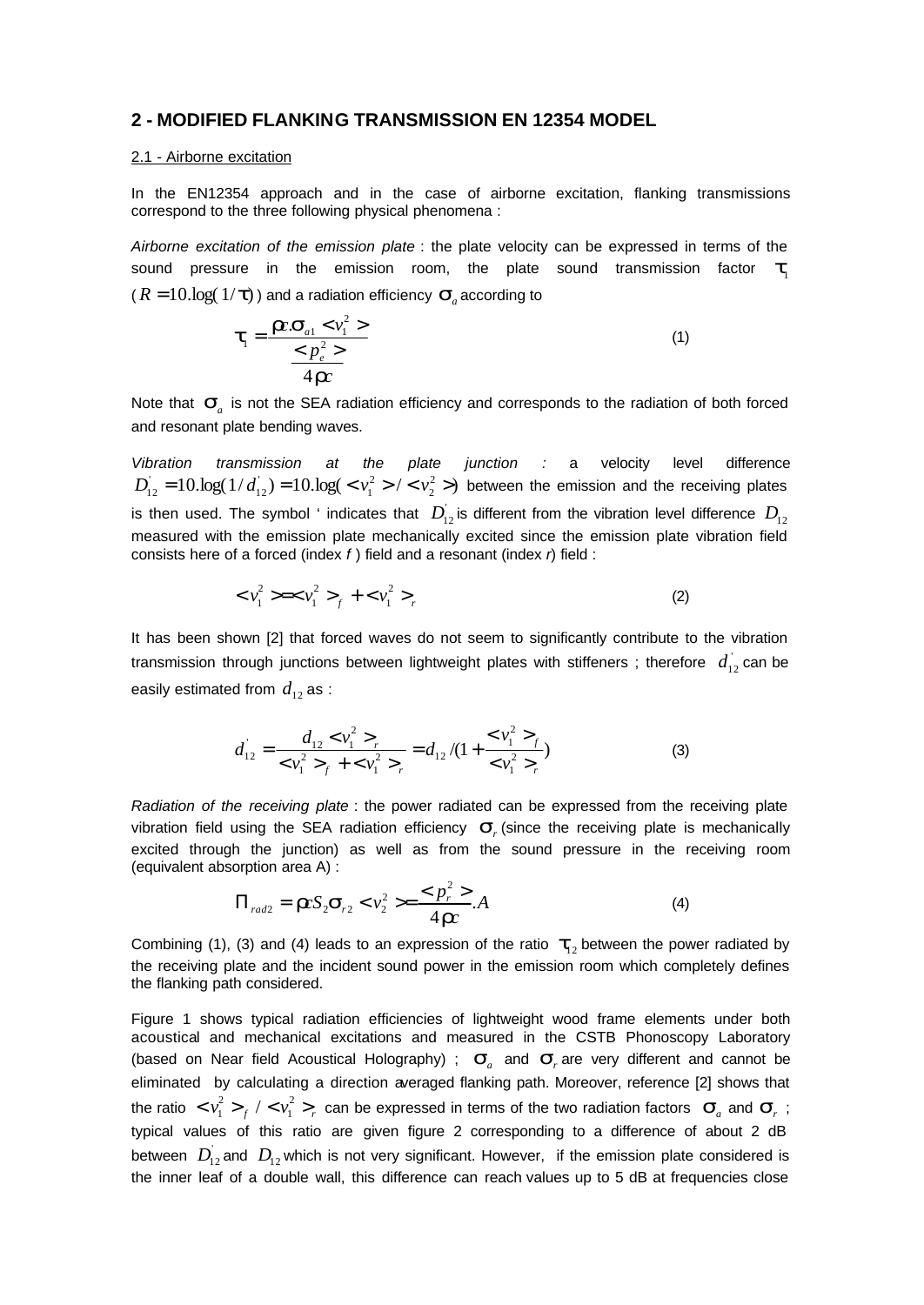to the double wall resonance frequency. A solution consists in considering the inner leaf alone and putting the corresponding sound reduction index into equation (1) ; the dominant forced vibration field disappears (to more coupling through the cavity) and the absence of the outer leaf should not change much the total loss factor of the inner leaf, high in case of lightweight panels with stiffeners.

As a result the following unidirectional equation could be used, involving indexes R of single leaf elements, the corrected vibration level difference  $D_{v12}^{\dagger}$  and the radiation efficiencies  $\mathbf{s}_a^{\dagger}$  and *sr* :

$$
R_{12} = 10 \log(1/\text{t}_{12}) = R_1 + D_{v12} + 10 \log(\text{S}_{a1}/\text{S}_{2r}) + 10 \log(S_s/S_2)
$$
 (5)

#### 2.2 - Impact sound (mechanical excitation)

The case of impact sound and mechanical excitation is much simpler since only resonant vibration fields are involved. Only the excitation of the emission plate is different ; its velocity is then expressed as a function of the direct impact sound pressure radiated according to the following equation :

$$
<\nu_1^2> \mathbf{r} \cdot \mathbf{s}_{r1} S_1 = \frac{Q \cdot p_d^2}{4 \mathbf{r} \cdot \mathbf{r}} \cdot 10
$$
 (6)

As a result, the following flanking impact sound level could be used, involving the direct impact sound level  $L_{nd}$  , the vibration level difference  $D_{\mathrm{v}12}$  and radiation efficiencies  $\boldsymbol{S}_{r}$ :

$$
L_{n2} = L_{nd} + 10\log(\mathbf{S}_{r2}/\mathbf{S}_{r1}) + 10\log(\mathrm{S}_{2}/\mathrm{S}_{1}) - D_{v12}
$$
 (7)

## **3 - VALIDITY OF FIRST ORDER SEA APPLIED TO LIGHTWEIGHT CONSTRUCTIONS**

The quantities and characterization methods used in EN12354, which is based on a first order SEA cannot be directly used when applied to lightweight constructions. These limitations are mainly related to the non uniform vibration response of lightweight floors and wall, mainly in the case of mechanical excitation, which can partly be attributed to high damping ; as an example, the vibration level attenuation along a bare decking of a wood-framed floor in the direction perpendicular to the joists corresponds to an equivalent loss factor close to 10 %. What is the meaning of the vibration level difference  $D_{v12}$  used in section 2 for such highly damped elements then?

An exact analytical model of a junction has been used to evaluate the accuracy of SEA in the case of a L junction between two highly damped plate [3]. It is shown that SEA yields a correct velocity level difference (VLD) between the plates only in the case of multi point excitation uniformly distributed over the emission plate and in spite of the still inhomogeneous response of the receiving plate ; figures 3 and 4 compare some results obtained from the exact model and from classical SEA. With the condition mentioned above, the VLD method would therefore still be valid to characterize junctions between highly damped elements ; a vibration transmission index could then be calculated from the measured VLD and from the receiving plate total loss factor, which could be estimated from the measured spatially decaying vibration field of the plate. However, if the mechanical excitation is localized, [3] shows that classical SEA fails and that a modified energy approach, treating direct and reverberant fields separately can be used to correctly estimate the corresponding VLD.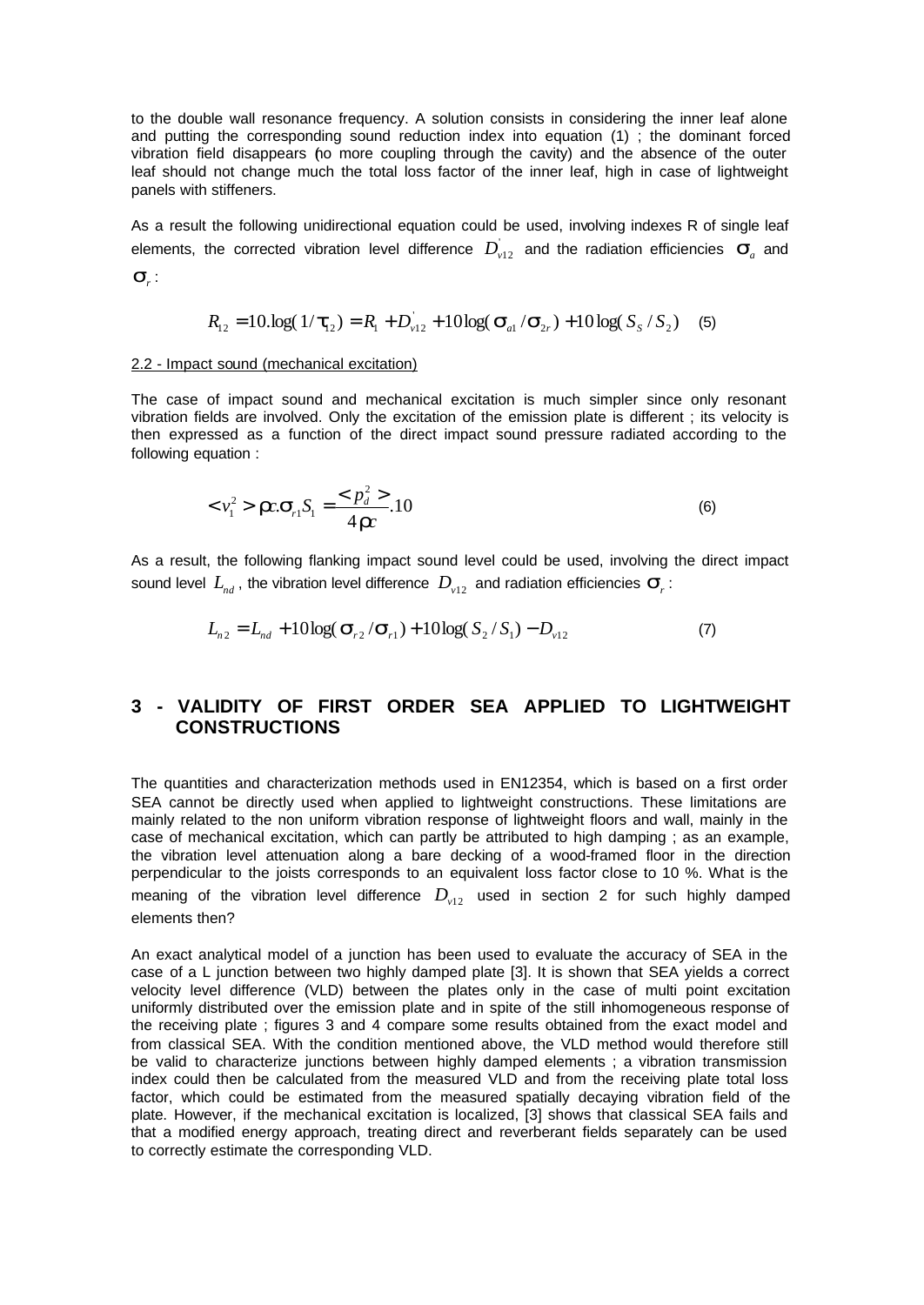# **4 - CONCLUDING REMARKS**

Standard EN 12354 must be modified when applied to estimate flanking transmissions in lightweight constructions ; the modifications presented in this paper introduce new quantities such as the radiation efficiencies, which seem to be a key parameter, a corrected VLD and take into account the non uniform vibration response of lightweight elements. The modified model is being applied to a laboratory full scale two story four room wood frame structure under both acoustical and mechanical (impact) excitations ; direct and flanking transmissions are being estimated using the model presented and the different input quantities needed are being obtained from separate laboratory measurements on the different elements composing the two story structure. Detailed experimental results will be presented at the conference and the accuracy of the modified model discussed.

# **5 - ACKNOWLEDGEMENTS**

This work was partly supported by the French Ministry of Agriculture ("Direction de l'Espace Rural et de la Forêt").

## **6 - REFERENCES**

[1] T.R.T.Nightingale, "Application of the CEN Building Acoustics prediction model to a lightweight double leaf construction", *Applied Acoustics* **46** (1995) 265-284

[2] M.Villot and C.Guigou-Carter, "Contribution of forced and resonant vibration in sound transmission through partitions and in vibration transmission through plate junctions", NOVEM 2000, Lyon France, proceedings

[3] M.Villot and I.Bosmans, "Modeling and characterizing flanking transmissions in lightweight constructions", INTERNOISE 2002, Dearborn MI USA, Proceedings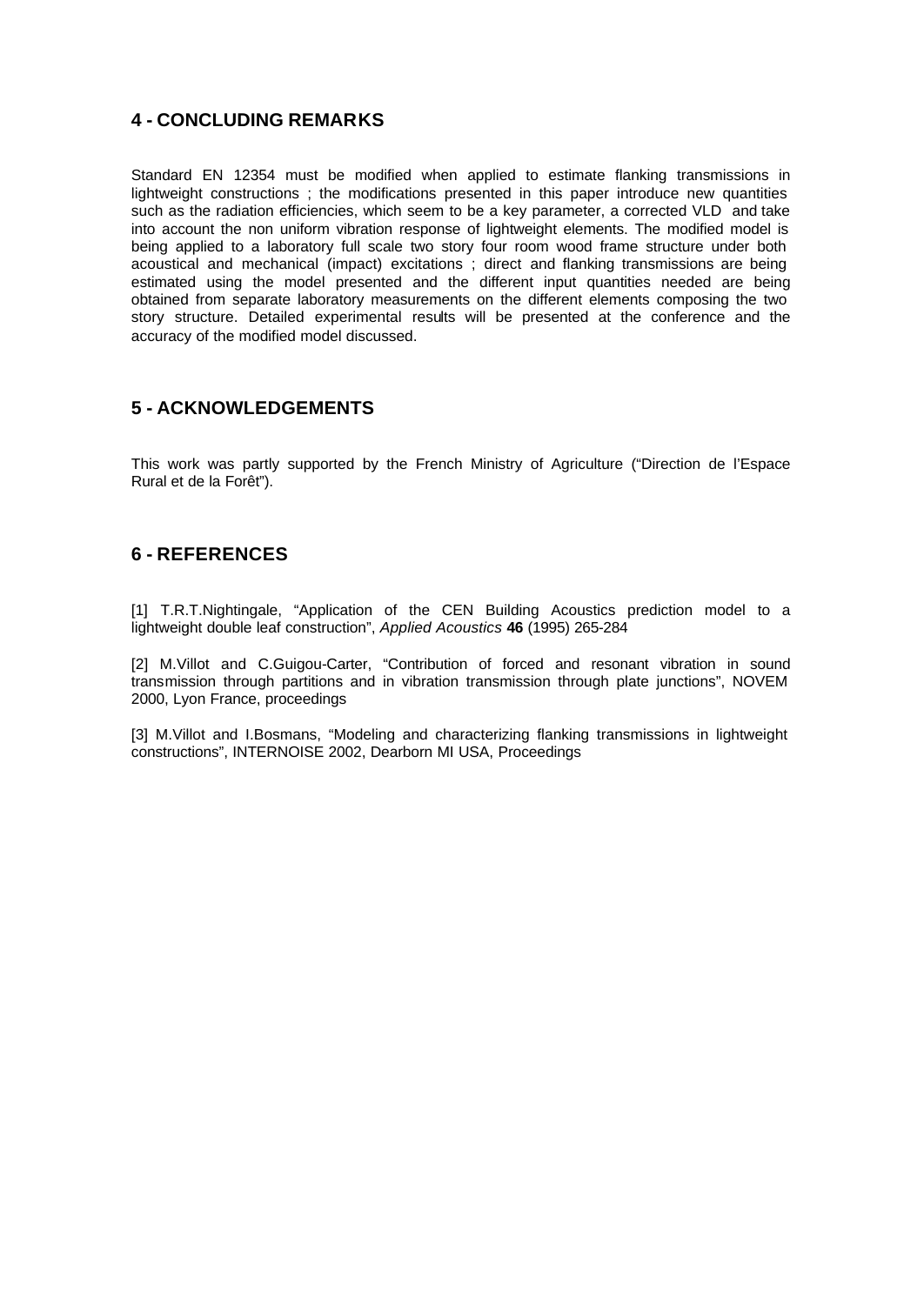

**freq. Hz** 

Fig 1 - Typical radiation efficiencies, under both acoustical and mechanical excitation, of a bare wooden floor and a lightweight wall made of gypsum boards on a wood stud frame



Fig 2 - Ratio between resonant and forced vibration levels for the lightweight elements given in figure 1.